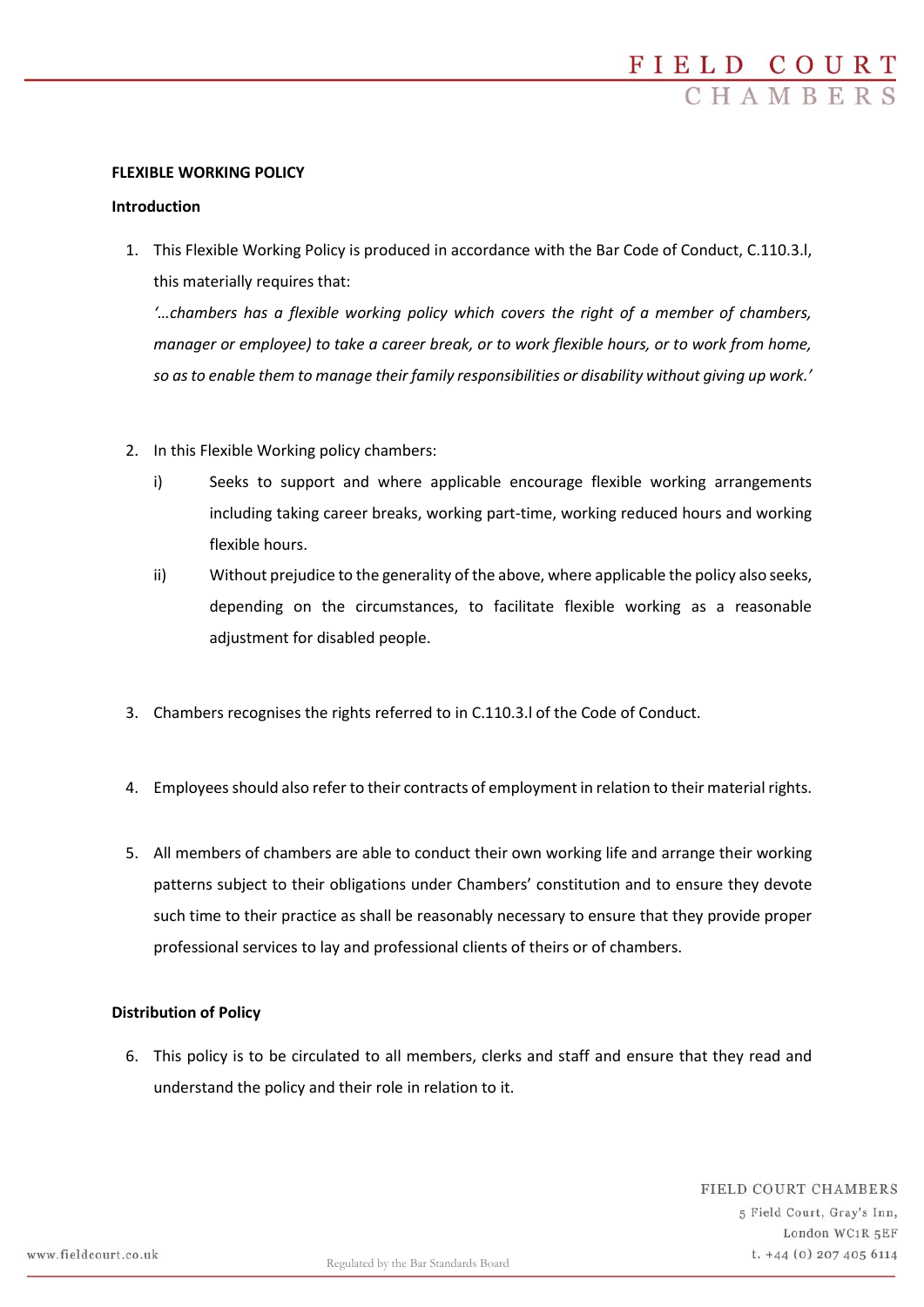## **Flexible Working**

- 7. It is recognised that from time to time members of chambers may decide to work flexibly so as to enable them to manage family, childcare or other responsibilities or manage the effects of illhealth or disability they or their family have while continuing their practice.
- 8. To ensure that members working flexibly are not discriminated against on any grounds and to aid good practice management, they are encouraged to discuss with the Senior Clerk their wish to work flexibly and to discuss arrangements.
- 9. Chambers acknowledges that it is in chambers' long-term interest to retain members, including those who are working flexibly, and that managing the arrangements is likely to aid retention of members in chambers.
- 10. A member wishing to work flexibly should discuss with the Senior Clerk prior to commencing working flexible hours the following:
	- a.Why they wish to work flexibly;
	- b.The days and hours they wish to work;
	- c.Where they wish to be located;
	- d.Any limitations the member would like to be placed on work allocated to them;
	- e.Whether and how their proposed flexible working life will impact on other members of chambers;
	- f. Whether and how the member wishes their flexible working life is to be raised with clients and other members of chambers;
	- g.What arrangements the member intends to make to ensure working communications are maintained with clerks and clients;
	- h.Any practical or logistical issues that arise.
- 11. Chambers' telephone, IT and online facilities and resources will be used to assist members, pupils and staff to work remotely and/or flexibly.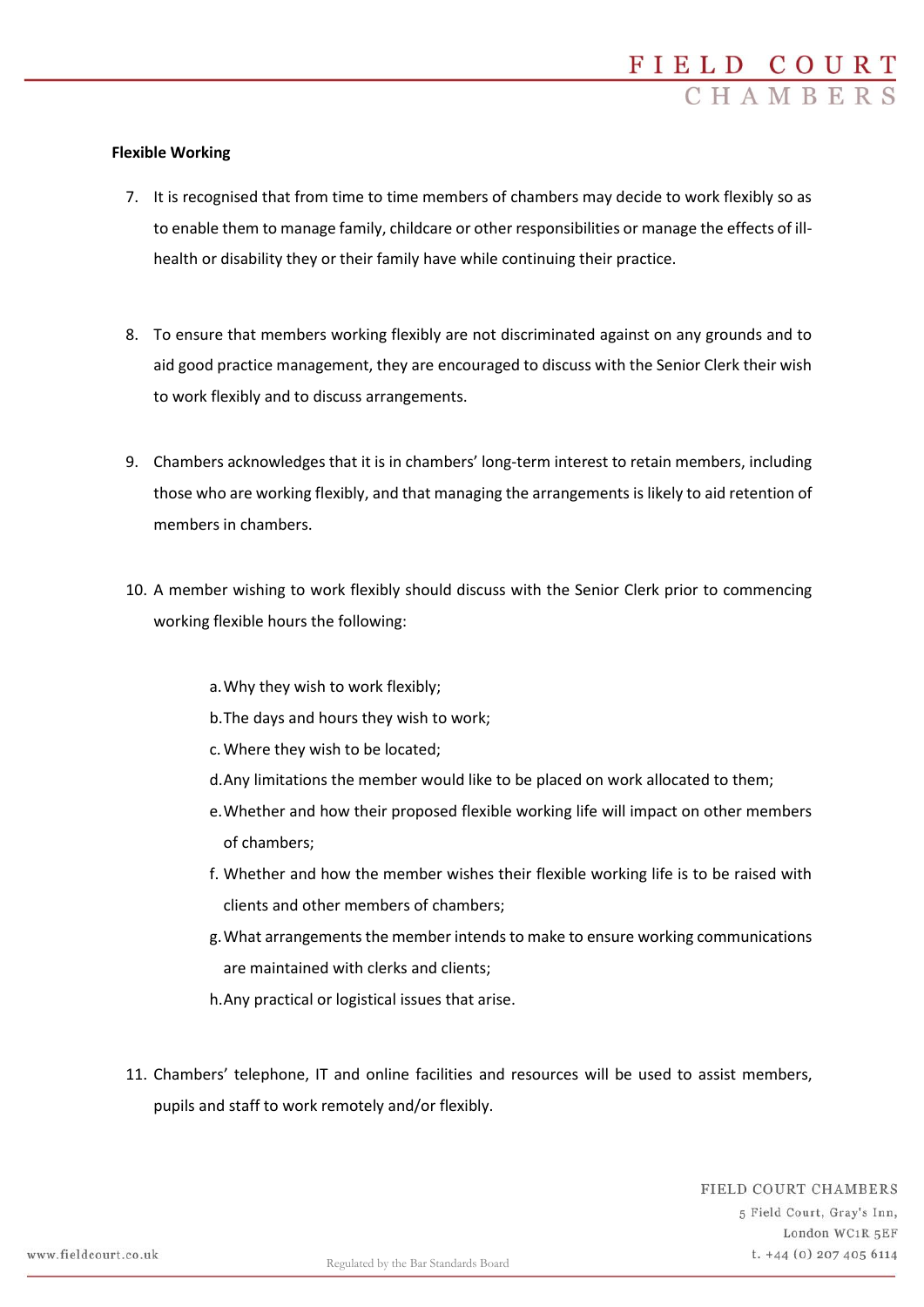- 12. Members and staff, in particular the clerks, will assist by taking reasonable steps to try and ensure flexible working is achievable and as free from difficulties as practically possible. For example, this includes re-directing instructions via DX or post, emailing or scanning documents. This may also include forwarding and/or connecting telephone calls to the flexible worker's alternative telephone number or not doing so during set hours during the day (for example between 8.30 – 9.30 a.m. during the school run).
- 13. Those working flexible hours will be informed of Chambers' marketing, social or other events to ensure those who work flexible will remain fully integrated into the life of chambers. They will also be informed and consulted on any material issues affecting their practice and the practice of chambers.

### **Review of flexible working arrangements**

- 14. The member working flexibly and the Senior Clerk (or in their absence) their deputy shall review the flexible working arrangements six (6) weeks after the member has commenced flexible working and make any adjustments required or desirable.
- 15. The arrangements in relation to a member working flexible shall also be reviewed and adjusted, if necessary, at the member's Practice Review.

# **Return from flexible working**

16. Any member wishing to cease working flexibly shall discuss the matter with the Senior Clerk and consideration and any appropriate arrangements shall be made in relation to the member ceasing to work flexibly, including informing any clients or other members of chambers.

#### **Pupils and prospective pupils**

17. It is recognised that pupils may sometimes need to work flexibly to enable them to manage family, childcare or caring responsibilities, or manage the effects of ill-health or disability.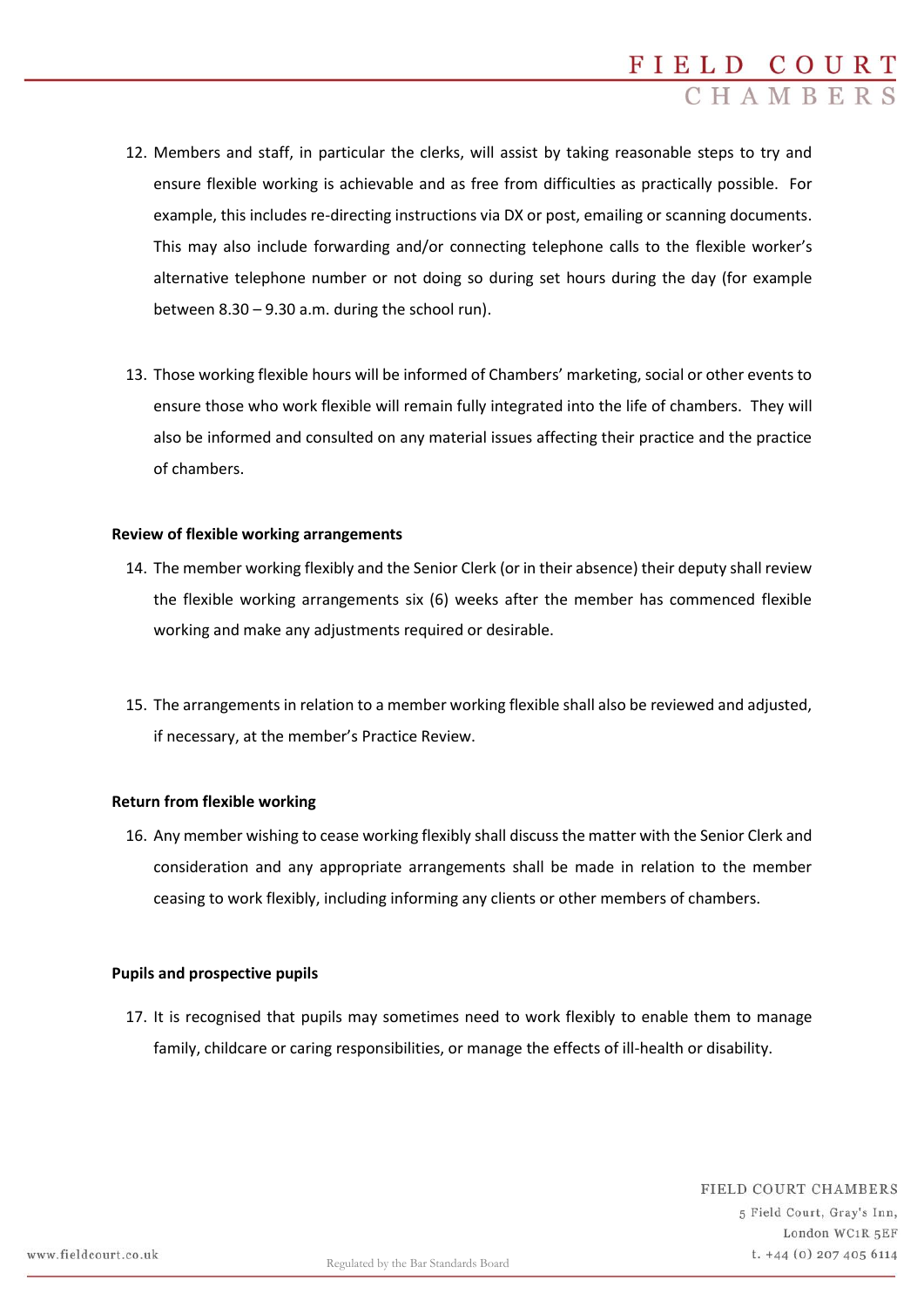- 18. Chambers shall consider and, where possible, accommodate, pupils' requests for flexible working arrangements to allow them to manage family, childcare or caring responsibilities or manage the effects of ill-health or disability. Any decisions on flexible working arrangements will be made in accordance with relevant legal and regulatory obligations, including any duty to make reasonable adjustments.
- 19. The need to have flexible working arrangements for these reasons should not, as far as possible, affect the allocation of work during the practising period of pupillage. The need for flexible working arrangements for these reasons shall not, in any way, affect a pupil's chances of being recruited as a tenant.
- 20. Prospective pupils who need flexible working arrangements to manage existing family, childcare or caring responsibilities or to manage the effects of ill-health or disability may discuss with the Pupillage Committee how their working hours and arrangements can be altered to accommodate such commitments and needs.

# **Complaints**

21. Any member who wishes to make a complaint regarding a breach of this policy or wishes to raise an issue with flexible working or career breaks should in the first instance contact Chambers' Equality and Diversity Officers (currently Jared Norman & Emma Godfrey).

# **Other information**

22. Members who have a disability should also refer to chambers' Reasonable Adjustments if necessary and/or the government's Access to Work scheme in relation to the provision of equipment and/or assistance to disabled individuals who may need equipment to remove a disadvantage they may suffer in the workplace.

#### **Review**

23. The Equal Opportunities Officers will from time to time review this policy and raise any issues that arise with the Management Committee and/or Chambers as a whole.